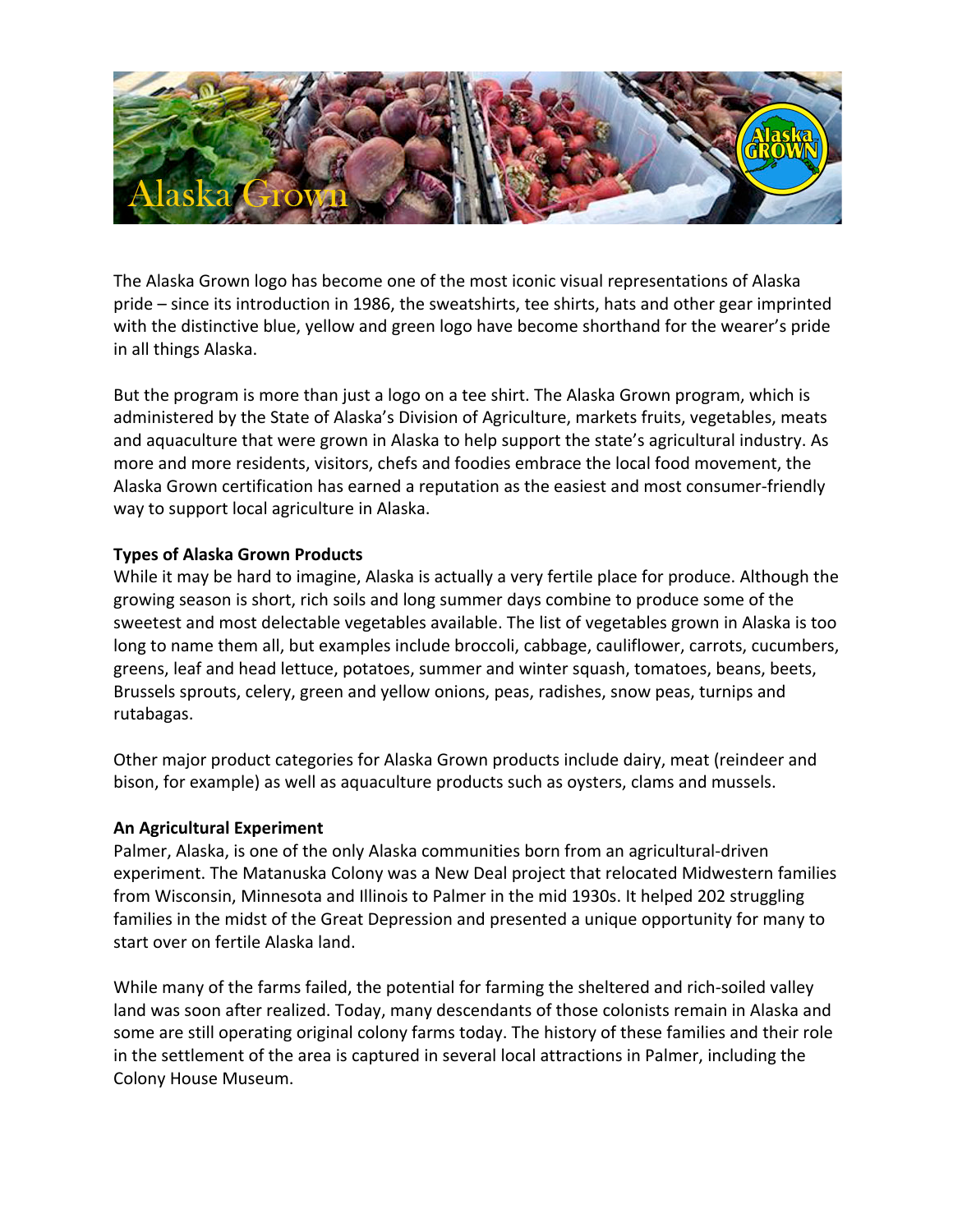### **Alaska Farmer's Markets & Festivals**

Alaska's farmer's markets are a one-stop shop for visitors looking for all things Alaska Grown. Markets are spread throughout the state, and some stay open year-round. Below is a list of some of the more popular and widely known markets and festivals.

## *Inside Passage*

- Haines Farmers Market
- Juneau Farmers Market
- Sitka Farmer's Market
- Gustavus Farmer's Market, 907-697-2776

# *Southcental*

- Anchorage Downtown Market & Festival
- Anchorage Farmer's Market
- Center Market
- Wednesday Farmer's Market
- South Anchorage Farmer's Market
- Spenard Farmer's Market
- Eagle River Farmer's Market, 907-696-4839
- Palmer Friday Flings
- Wasilla Farmer's Market, 907-355-5296
- Willow Farmer's Market, 907-495-1112
- Homer Farmer's Market
- Kasilof Flea and Farmer's Market, 907-260-3152
- Kenai's Saturday Market, 907-283-1991
- Central Kenai Peninsula Farmer's Market
- Soldotna Wednesday Market
- Kenny Lake Harvest, 907-320-1067
- Denali Farmer's Market, 907-733-2790

### *Interior*

- Tanana Valley Farmer's Market
- Fox Farmer's Market, 907-455-4545
- Ester Village Farmer's and Craft Market
- Highway's End Farmer's Market, 907-895-4752
- Nenana Open Air Market, 907-832-5239

### *Did You Know:*

- Today, there are more than 760 farms in Alaska.
- The increase of daylight exposure can cause plants to grow larger than normal. In some cases sunlight is hitting the gardens up to 20 hours a day.
- Buying local continues to be a trend in Alaska with 40 farmer's markets located throughout the state.